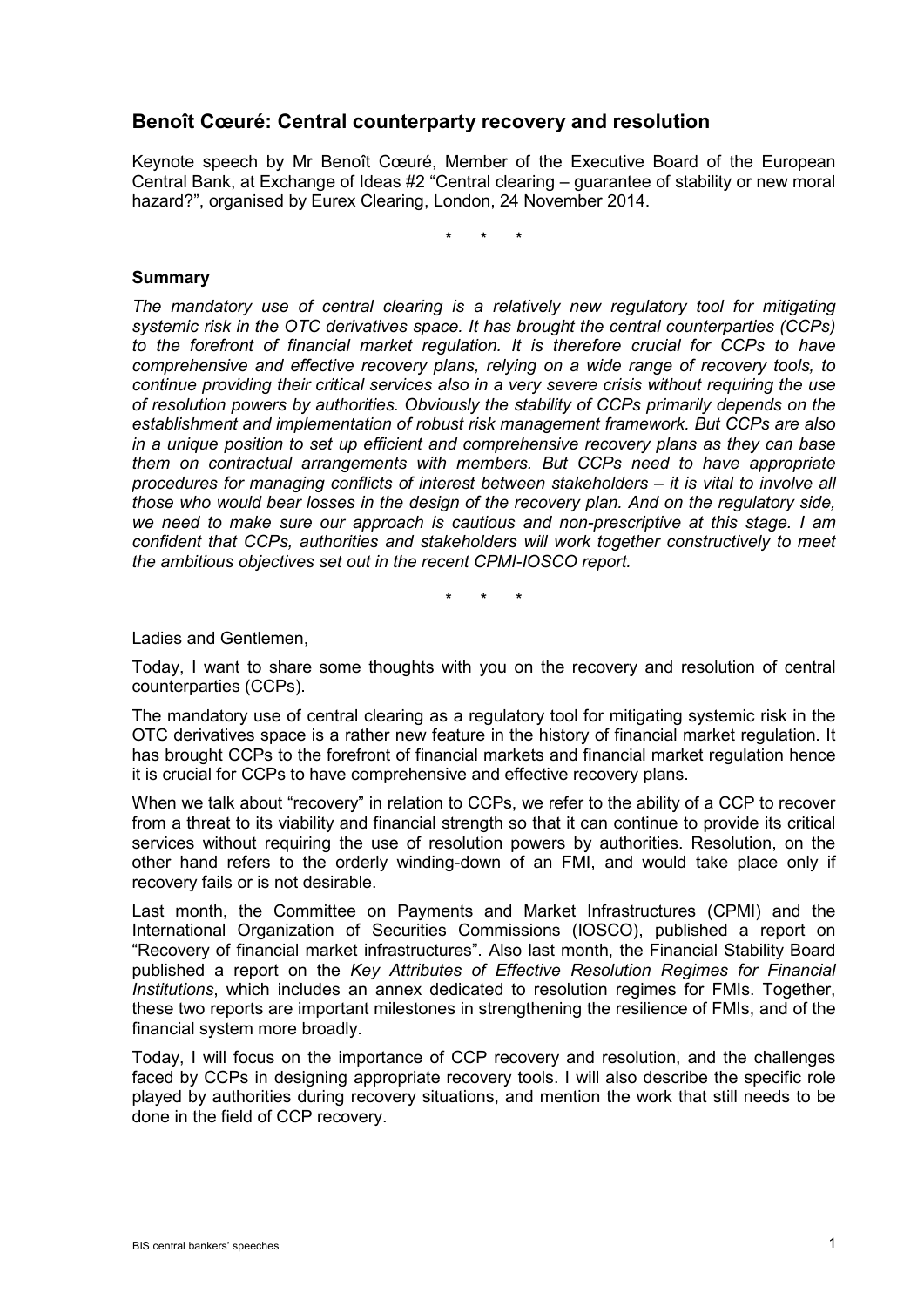### **Recovery as a part of CCP risk management**

Before I explain why it is important for CCPs to have recovery and resolution tools, I would like to make it clear that these tools should only be seen as a way to complement regular risk management. In fact, recovery is the last step of a CCP's risk management.

The regulatory requirements relating to the safety and efficiency of Financial Market Infrastructures defined under the CPMI-IOSCO Principles for Financial Market Infrastructures (PFMIs) (and national laws) are already fairly strict and conservative. Their aim, inter alia, is to ensure that recovery procedures will not need to be activated. In other words, if a CCP respects the requirements for risk management set out in the PFMIs (and national regulations) – which I should add that overseers and regulators are closely monitoring – this should, in principle, be enough to preserve the CCP and its functioning.

To ensure the PFMIs are properly and comprehensively applied, CPMI and IOSCO have set up an implementation monitoring procedure covering 28 jurisdictions. Two reports on the timeliness of the implementation have already been published and another work-stream will start shortly to assess whether jurisdictions have adopted legislation or policies to implement the PFMI (Level 1). The first assessments of the consistency and completeness of the Principles' implementation (Level 2) for CCPs and TRs in the EU, Japan and US will be released in early 2015. Further L2 assessments will start at the end of the first quarter next year. In parallel, we have just initiated in all 28 jurisdictions an assessment of the implementation and application of authorities' Responsibilities, with reports scheduled for autumn 2015. Moreover, preparatory work is now starting for a Level 3 assessment. It is anticipated that an assessment of the consistency of the outcomes of the application of the PFMIs to CCPs will start in autumn 2015. All these measures demonstrate that the regulatory community is extremely serious – and transparent – about the proper and equal implementation of the PFMI.

However, even if the safety rules under the PFMI are properly implemented, the unthinkable may still happen. Central banks and regulators have learned from the recent financial crisis that focussing only on "normal" risk management is not enough. In the event of a default of a major clearing member, a CCP might not be able to allocate all the losses and liquidity shortfalls that may occur. Therefore, each CCP needs to have a recovery plan for allocating *any* residual losses and liquidity shortfalls so that it can ensure continuity of its clearing services even when normal defences have failed. Without a robust recovery plan, the CCP might have to be resolved.

CCP recovery is therefore a crucial issue. One could even argue that continued provision of services is more important for CCPs than for other financial institutions. This is because CCPs, as for FMIs in general, are different to other financial institutions from a number of perspectives:

- 1. The use of a CCP is mandatory for certain products. So the relevant clearing services must be preserved under any and all circumstances.
- 2. CCPs are systemic risk managers at the core of the financial system. Their smooth operation is a necessary condition for many other types of financial services.
- 3. In most cases, CCPs have only very few if any substitutes or alternative providers.
- 4. The size and composition of CCP balance sheets is different for instance, their balance sheets rarely include subordinated debt instruments. This makes *bail in* as a recovery or resolution tool difficult.

#### **Designing recovery tools**

Although setting up recovery plans will be a challenge for CCPs, they are in a unique and perhaps better situation to do so than other financial institutions such as banks. Banks also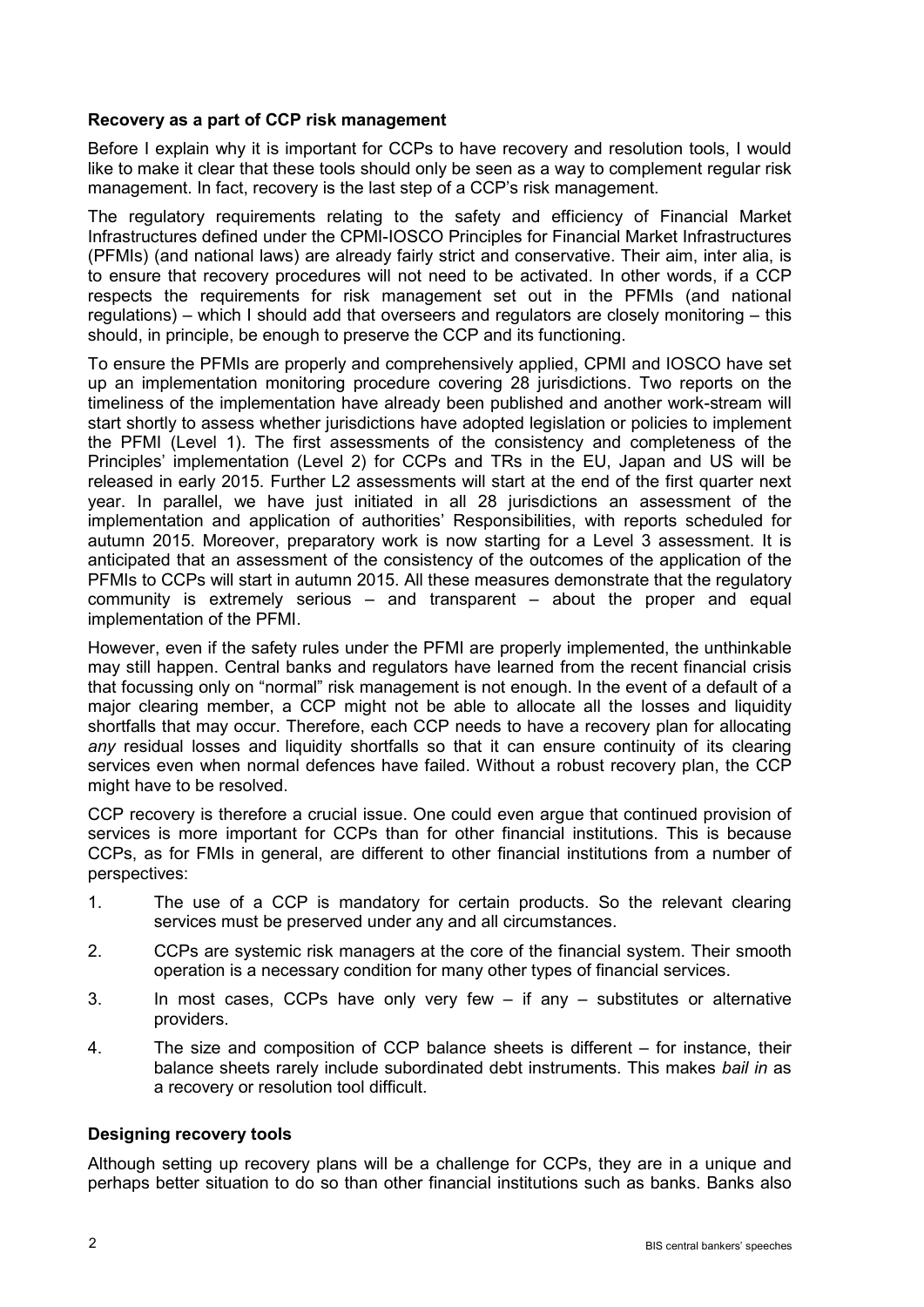need such recovery arrangements. A key difference between banks and CCPs is that a CCP's recovery plan can be based on contractual agreements with its members. Unlike banks' protected depositors, they can be assumed to understand and manage their risk exposures. CCPs must have rules and procedures that allocate losses and liquidity shortfalls that are not covered by prefunded resources. From that perspective, CCPs are in a unique position in drawing on additional resources from members if and when needed.

Simply having a recovery plan is not enough: CCPs also need to think about the optimal design and number of recovery tools.

As stated in the CPMI report I mentioned earlier, recovery tools should be comprehensive, effective, controllable, create appropriate incentives for risk management, and minimise negative impact.

The challenge is that no individual tool can equally meet all of these criteria because of trade-offs. For example, uncapped cash calls are comprehensive, but may create disincentives for central clearing. Variation margin haircutting can be effective, as it reduces pay-outs rather than requiring additional pay ins, but its systemic effects can be uncertain due to the way losses are allocated. Initial margin haircutting may also be considered as comprehensive, but on the other hand, it could increase the potential for contagion risk.

The CPMI-IOSCO report on the recovery of FMIs offers a thorough description and analysis of the various pros and cons of different recovery tools, as well as the trade-offs that exist between them. It is probably not possible at this point to identify a single specific recovery plan that is optimal and superior to any other plan. CCPs have a range of options to choose from. It will be important not to rule out, a priori, the use of some of these tools. Rather, it might be advisable for CCPs to have many different tools potentially available. This way, they will be able to choose the appropriate tools in a specific recovery situation.

One of the main challenges in drawing up recovery plans will be addressing the potential conflicts of interest between stakeholders.

Indeed, different loss allocation tools will have different effects on the distribution of losses. For example, rules on variation margin haircutting might be designed in a way that losses are passed on to clients, while cash calls might only have an effect on direct clearing members. Similarly, participants might not be willing to contribute to sharing losses which arise as a result of management failures.

It is therefore vital to involve those who would bear losses or liquidity shortfalls in the formation of the recovery plan. Mechanisms should be foreseen for involving all relevant stakeholders in the CCP's decision-making process: this could mean establishing procedures whereby the CCP board formally consults direct participants, indirect participants and/or linked CCPs, as relevant, or having such relevant entities directly represented on the board, on the risk committee, or on other relevant committees. As opinions among stakeholders are likely to differ, the CCP should have clear processes for identifying the diversity of stakeholders' views, and for managing any conflicts of interest between them.

In the field of recovery of FMIs, we are entering new territory. Therefore, authorities have so far taken a cautious approach to developing standards and regulation. The recently published CPMI-IOSCO report on the recovery of FMIs is not intended to create additional standards for CCPs or authorities beyond those set out in the PFMIs. Rather, the regulatory approach is non-prescriptive, and is aimed at providing guidance that should help FMIs to choose the appropriate mix of recovery tools. Over time, we may very well see the development of more prescriptive rules and regulations. A more prescriptive approach will in my view become inevitable if the current approach fails to prevent a race to the bottom between CCPs or across jurisdictions. The ongoing CPMI-IOSCO implementation monitoring process will be crucial to identify gaps and draw the lessons as needed.

Authorities are also aware of the need to ensure consistency between regulations affecting FMIs and those affecting banks. On one hand, FMI overseers and banking supervisors need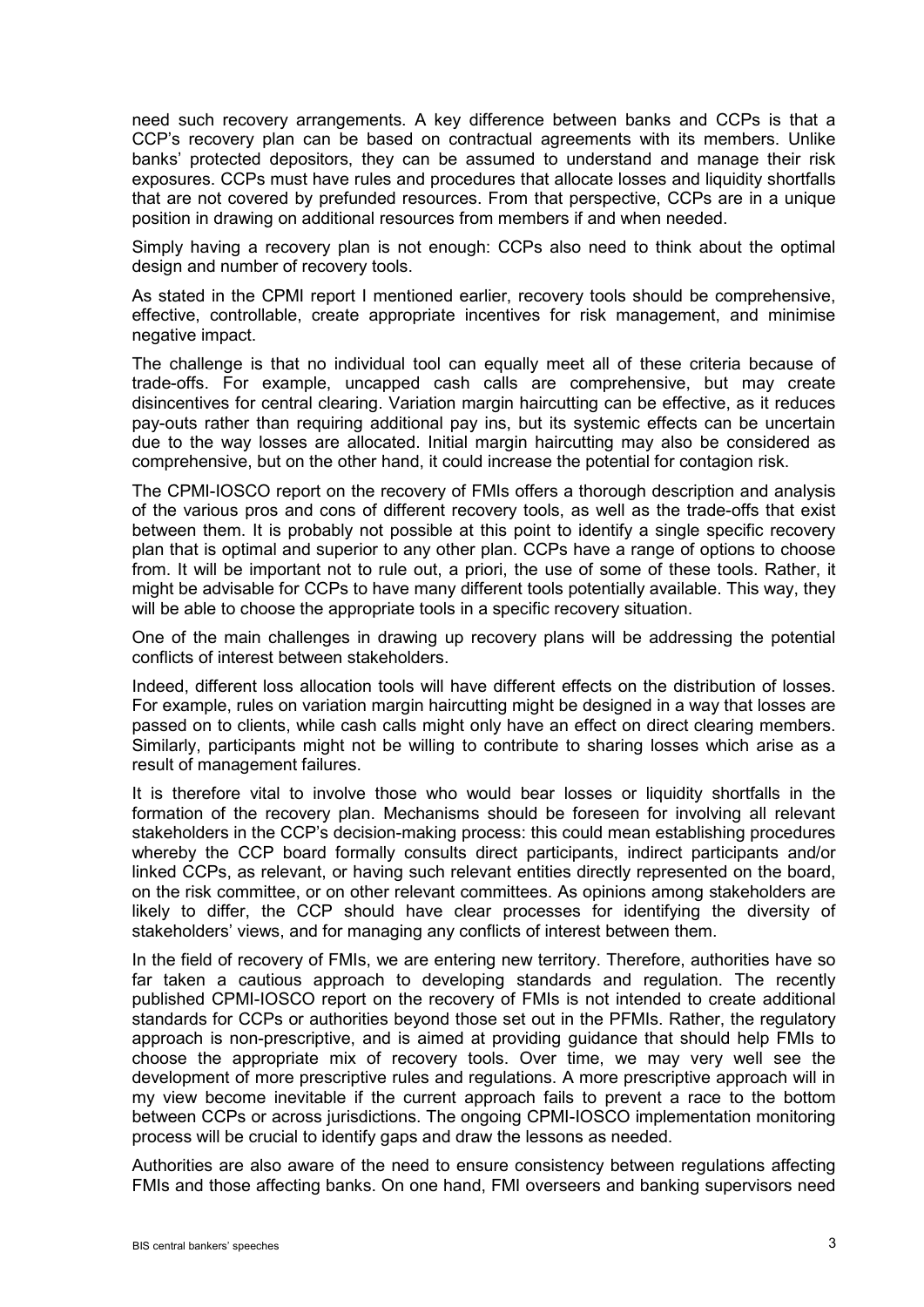to work closely together to ensure CCP recovery tools are consistent and not rendered ineffective by regulations affecting banks, or by the intervention of supervisors. On the other hand, overseers and supervisors need to make sure CCP recovery tools do not threaten the stability and soundness of financial institutions, and do not contradict the objectives of banking regulations. In this regard, CPMI and IOSCO have been working closely with the BCBS to ensure rules regarding FMI recovery and resolution are fully consistent with the preservation of the stability of participants. At the ECB, while respecting the separation between bank supervision and CCP oversight, we will strive to ensure consistent approaches and a common understanding of risks.

### **Managing a recovery situation**

The main responsibility for designing, setting up and implementing recovery plans is with the CCPs themselves, in close co-operation with their members and other stakeholders who could potentially be affected. However, this does not discharge authorities from their own responsibilities, including in particular the review and assessment of CCP recovery plans, as well as the oversight of their implementation.

It is very difficult to predict the conditions that would require a recovery plan to be activated. There are many unknowns and uncertainties. It cannot be ruled out that a given crisis would be different from anything that has been experienced so far. So it is not clear if the recovery plan will work as intended. Some discretion is therefore needed both for the CCPs themselves and perhaps more importantly for the authorities, which cannot take a "hands off" approach during a crisis situation.

Authorities have a particular responsibility to do what is systemically needed in a crisis, and are better-placed to do this than CCPs given their broader perspective. For instance, authorities could be faced with a situation where the application of resolution procedures is preferable to the activation of a recovery plan. This means, of course, that much will depend on the willingness of authorities to do the right thing in the moment of crisis.

The recovery of CCPs is absolutely vital and hence it is of utmost importance that CCPs set up comprehensive and efficient recovery plans. However, there could still be a need to resolve a CCP if its recovery plan is not enough to address the particular crisis situation it is going through.

First of all, the attempt to recover may simply fail: ex-ante recovery plans may prove inadequate ex-post. Recovery plans have, fortunately, not yet needed to be implemented in real life, so it remains to be seen how they work in practice.

Most importantly, however, recovery is not a purpose in itself, but a means to preserve financial stability. From that perspective, resolution could be preferable over recovery if the application of a recovery plan is deemed to lead to undesirable results. For example, loss allocation tools could end up over-exposing certain groups of participants, such as buy side institutions or individual banks, depending on the scenario involved. Moreover, resolution may also become necessary if participants do not *want* to use the CCP any longer, and prefer instead to wind it down.

Designing effective resolution plans for CCPs is therefore also a key issue. The FSB's report on *Key Attributes of Effective Resolution Regimes for Financial Institutions* is an important milestone in this regard.

# **Further steps**

The last point I wish to make today is to acknowledge that important work still needs to be done in the field of CCP recovery. The work on recovery has not come to an end with the publication of the CPMI-IOSCO report. Some further steps will be needed.